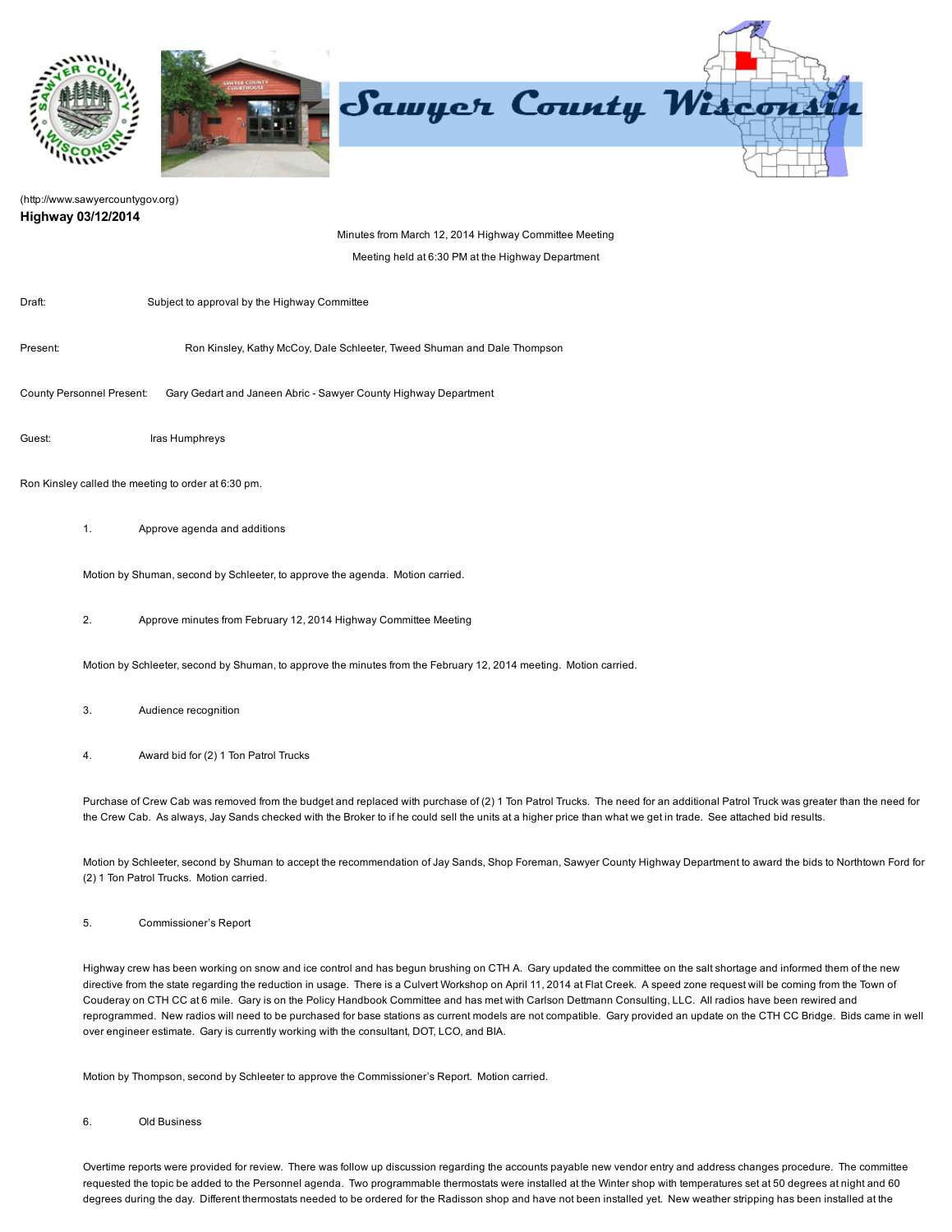Radisson shop. Janeen is working with Digital Security on camera concerns. Janeen reported less than 1200 gallons of the 13,000 gallons of contracted propane. Como Oil replaced fuel tanks on March 6, due to a recent delivery containing low levels of ammonia contamination. There was no charge for the new tanks or service work performed.

- 7. Other matters for discussion only
- 8. Out of County Travel

Scott Vaverka, Duane Mansky, Denny Kopras, Brett Danielson, Brett Briggs, Jesse Nichols and Terry Patenaude to attend "Best Paving & Compaction Practices Seminar" hosted by Roland Machinery at the Washburn County Highway Department on April 2, 2014 from 8:00 am to 2:00 pm. Seminar is free of charge.

Motion by Thomopson, second by Shuman to approve the out of county travel. Motion carried.

9. Review and approve February vouchers

The total of the vouchers may increase prior to the Finance Committee meeting. We are waiting on confirmation of an invoice from Northern Lakes Cooperative.

Motion by McCoy, second by Thompson to approve the February vouchers. Motion carried.

10. Adjournment

Motion by McCoy, second by Shuman to adjourn at 7:15 p.m. Motion carried.

| 1 Ton Patrol Truck |                                                                                       | Trade Unit: 50 2002 Ford F350 Truck with Dump Body |                            |                              |                                               |
|--------------------|---------------------------------------------------------------------------------------|----------------------------------------------------|----------------------------|------------------------------|-----------------------------------------------|
|                    | Truck and Body Package Summary                                                        | Make/Model                                         | <b>Base Price</b>          | Trade Value Net Price        |                                               |
|                    | Package #1 Chilson Corner Motors - Truck<br>Monroe Truck Equipment - Body             | 2014 Dodge<br>Ram<br>Monroe                        | \$35,695.50<br>\$16,137.00 | \$2,000.00<br>$S -$<br>Total | \$33,695.50<br>\$16,137.00<br>\$49,832.50     |
|                    | Package #2 Chilson Corner Motors - Truck<br>Universal Truck Equipment - Body          | 2014 Dodge<br>Ram<br>Universal                     | \$35,695.50<br>\$14,443.00 | \$2,000.00<br>$S -$<br>Total | \$33,695.50<br>\$14,443.00<br>\$48,138.50     |
|                    | Package #3 North Town Ford & Mercury - Truck and Body<br>(Indianhead Truck Equipment) | 2015 Ford<br>F350                                  | \$45,773.00                | \$2,000.00<br>$$ -$<br>Total | \$43,773.00<br>$\mathsf{\$}$ -<br>\$43,773.00 |
| 1 Ton Patrol Truck |                                                                                       | Trade Unit: 51 2004 Ford F350 Truck with Dump Body |                            |                              |                                               |
|                    | Truck and Body Package Summary                                                        | Make/Model                                         | <b>Base Price</b>          | Trade Value Net Price        |                                               |
|                    |                                                                                       |                                                    |                            |                              |                                               |
|                    | Package #1 Chilson Corner Motors - Truck<br>Monroe Truck Equipment - Body             | 2014 Dodge<br>Ram<br>Monroe                        | \$35,695.50<br>\$16,137.00 | \$3,000.00<br>$$ -$<br>Total | \$32,695.50<br>\$16,137.00<br>\$48,832.50     |
|                    | Package #2 Chilson Corner Motors - Truck<br>Universal Truck Equipment - Body          | 2014 Dodge<br>Ram<br>Universal                     | \$35,695.50<br>\$14,443.00 | \$3,000.00<br>$$ -$<br>Total | \$32,695.50<br>\$14,443.00<br>\$47,138.50     |

\* Recommendation per Jay Sands, Shop Foreman, Sawyer County Highway Department